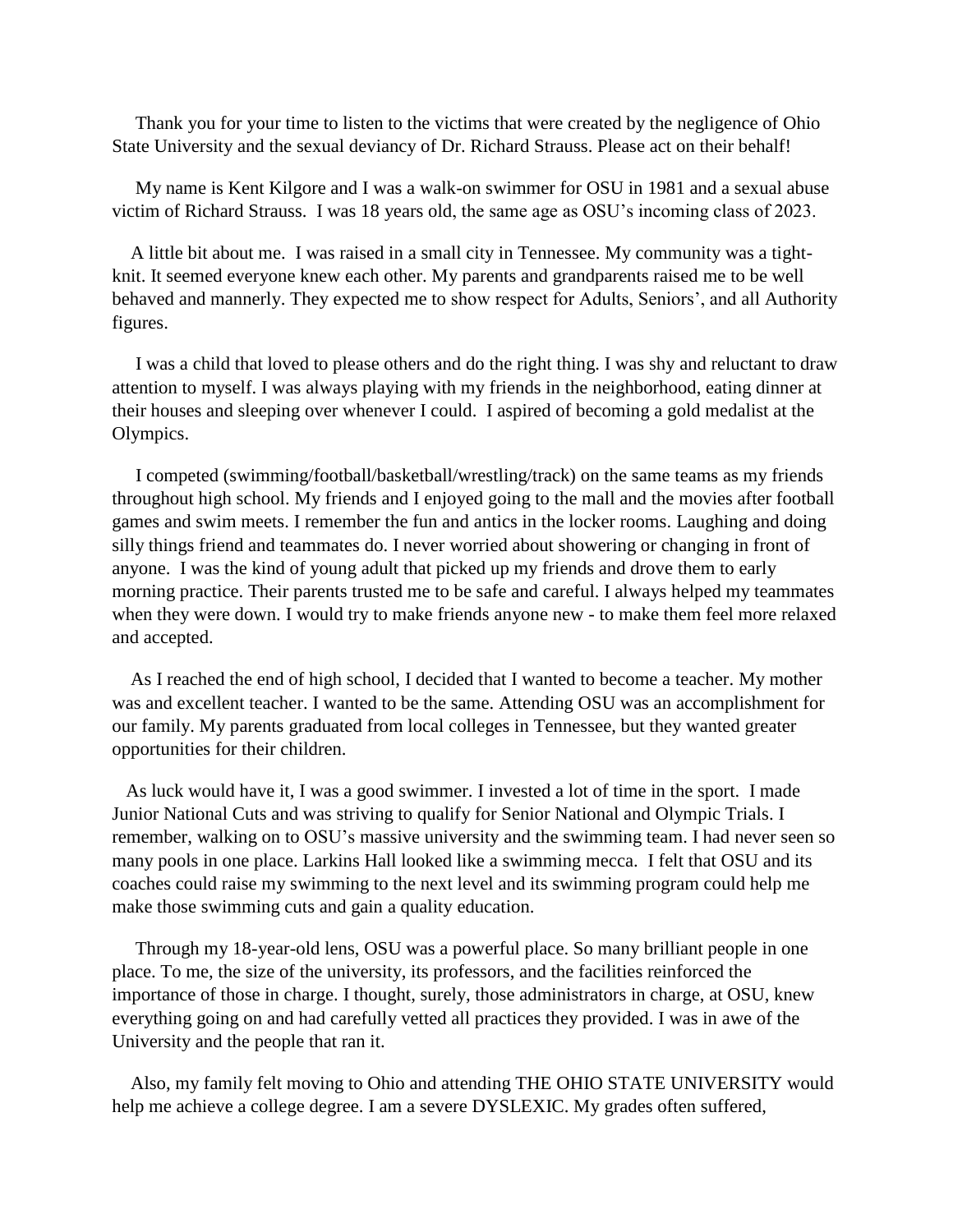throughout my early education K-12, due to this learning challenge. The Ohio State University knew about Dyslexia and was a leader in the area. I was so excited to attend OSU and learn how to compensate for my challenges.

 Just a few weeks after walking-on to the team, I had a *mandatory* physical that changed my life. The things that happened to me in that room, with Dr. Strauss and at the hands of OSU. should never happen to anyone!

 The day after my abuse via OSU and Strauss, I waited. I hoped that someone had heard or seen something and that they would act. Practice after practice- I heard nothing- I felt only despair. Soon I became angry, depressed and quit school, swimming and forfeited my dreams. I walked away from my goals of an education; becoming a teacher and obtaining my Trial cuts in swimming. I just packed up my bag and walked away from swimming and a few weeks later I quit school. I just walked away from it all. I wanted to get as far away from Strauss and OSU as I could. I couldn't believe that this was the way OSU allowed its athletes to be treated by one of their most trusted doctors/professors…Strauss.

 My encounter with Strauss and OSU's negligence to stop him, changed my career, life and view of the world. I left school and held various jobs that I quit for one reason or the other. I developed a complete lack of trust for authority figures. I carry that lack of trust today.

 I have developed a deep anger that stems from being assaulted and violated by OSU and Strauss- a so called esteemed authority figure. My anger almost took my family and career due to my sudden outbursts of anger that affected my job and scare my wife and son.

 I have extreme anxiety issues and countless, sleepless nights. I lay awake compartmentalizing my anger and try to bury the hurt behind very heavy, fortified doors. *I am not the same person after the negligence of OSU and the abuse of Richard Strauss.* I do not trust. My world is now harsh and skeptical. I feel all authority figures have angles and that you must keep an eye on them. I have anger that is instilled in me as a result of OSU failure to stop Strauss. I never had such a view of the world until OSU and Strauss.

## *I can still see that mans face and smell his breath.*

 Last-year my son was going through a very difficult time. As he was crying, I could not act to comfort him. I was not capable of giving him the affection he needed. I could not hug him or tell him I loved him and that it would be ok.

He screamed out: "you never hug me; you never tell me that you love me; you don't show me any affection…nothing!" I stood there paralyzed – unable to act. I had spent so many years suppressing my emotions, I could not act to help my own son when he needed it the most. As a direct result, I caused him real harm.

I have not allowed a doctor to do a physical on me until this year. **That is over 35 years.** I could not bring myself to allow anyone to touch me in that region again. I would not put myself in that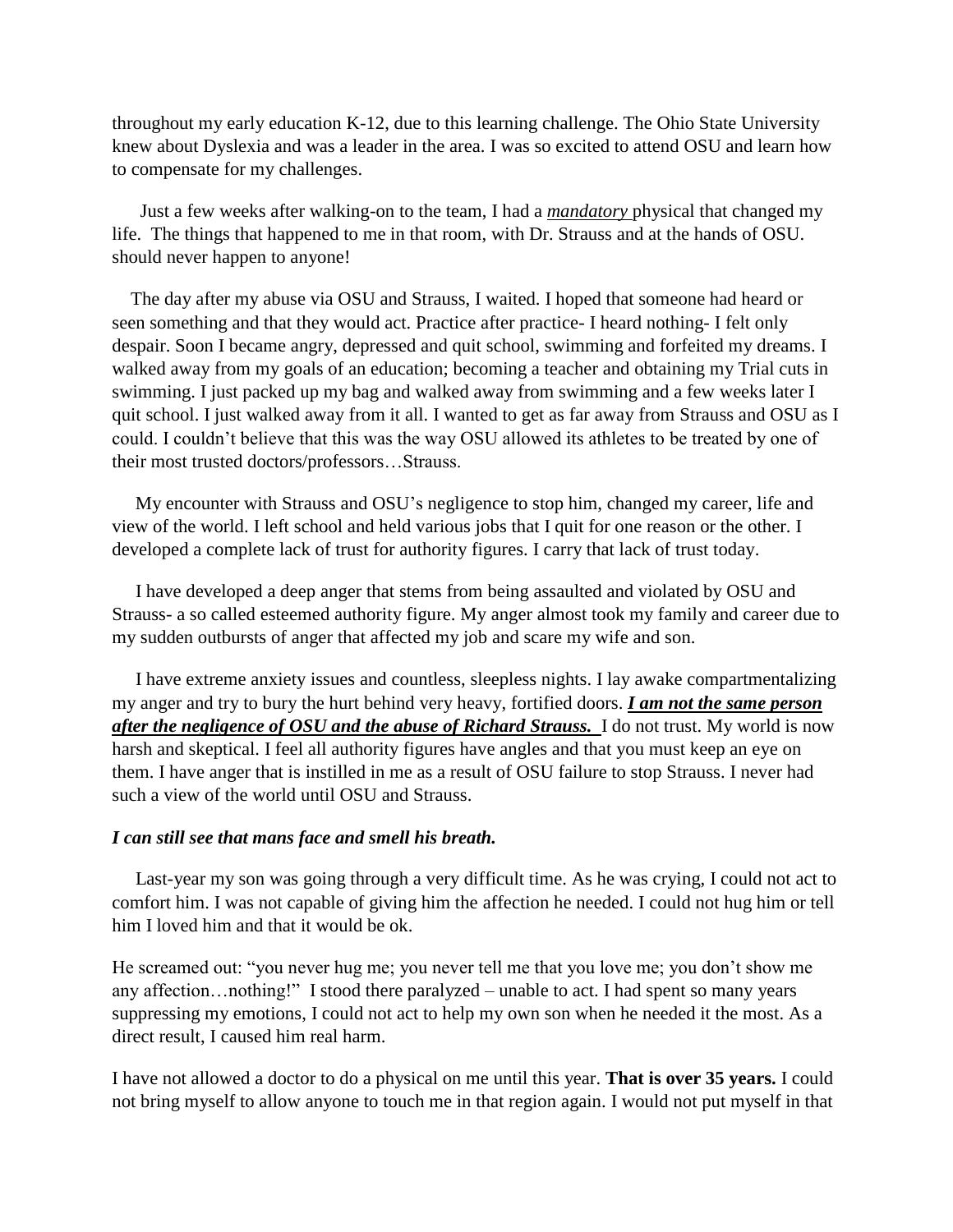position again. I can not be in another examination room with a male doctor that pulls up chair and sits down in front of me. I can not bring myself to trust another doctor. I do not have faith doctors are who they say they are. I can't trust that they will professional, because I know that doctors are not always what they appear to be. I refuse to be compromised again.

 I have intentionally ignored my health for many years. I have allowed conditions to go well beyond a reasonable time to treat them. These conditions caused me serious pain. I chose to endure the pain, rather than go to another doctor. I prayed my conditions would improve/disappear. I would not have another doctor near me -especially in that area where I was abused by Strauss. Subsequently, I left the conditions alone for decades.

 As my health situation became much worse - I felt I was cursed. I did not understand why I was being forced to go to *another* doctor that would touch me and examine me- like Strauss did. I felt God was playing a cruel joke. I wondered what I had done to deserve this situation?

*Hadn't I gone through enough already?* I felt I was being forced into the same situation as I was years ago -with Strauss. I still held out and waited 26 years to get the courage to see a doctor.

The only person that convinced me to finally see a doctor was my wife. She told me that there were other people to live for; other people that wanted me around. She told me that we were creating new memories and would over write the old. She opened my mind and I realized that I would not allow Strauss or my University to kill me!

 I *finally* married my best friend at the age of 52. She has stood by my side and has not waivered. I feel my wife save me. She goes to every doctors' appointment with me and even stays in the exam rooms. She holds my hand and never left my side through my first surgery to relieve that long lasting condition which caused me great pain for decades.

 Last year, I read the Coie/ Perkin Report. The Predator -Strauss -was finally exposed. The Abuser, the destroyer of young innocence that roamed Larkins Hall for decades. I felt vindication. However, I never needed a report to verify what I already knew!

 Curiously my feelings of vindication turned to confusion and anger when I read how many victims followed me. I was stunned. So many athletes across multi-sports were abused by HIM. I am still angry at OSU for allowing this predator to walk freely in their halls for so many years. How can such a Prestigious University not have oversite to catch such flagrant abuse of *their*  students and *their* athletes? This reality was overwhelming.

I also noticed looking back at my time at OSU, there existed a disproportionate unequal power of authority: Not only the patient/doctor relationship was unequal with Strauss but the unapproachable Coaches/athletes relationship and OSU itself- the administration. They ALL knew WE were being sexually molested and nonchalantly looked away as if we did not matter. We DO matter!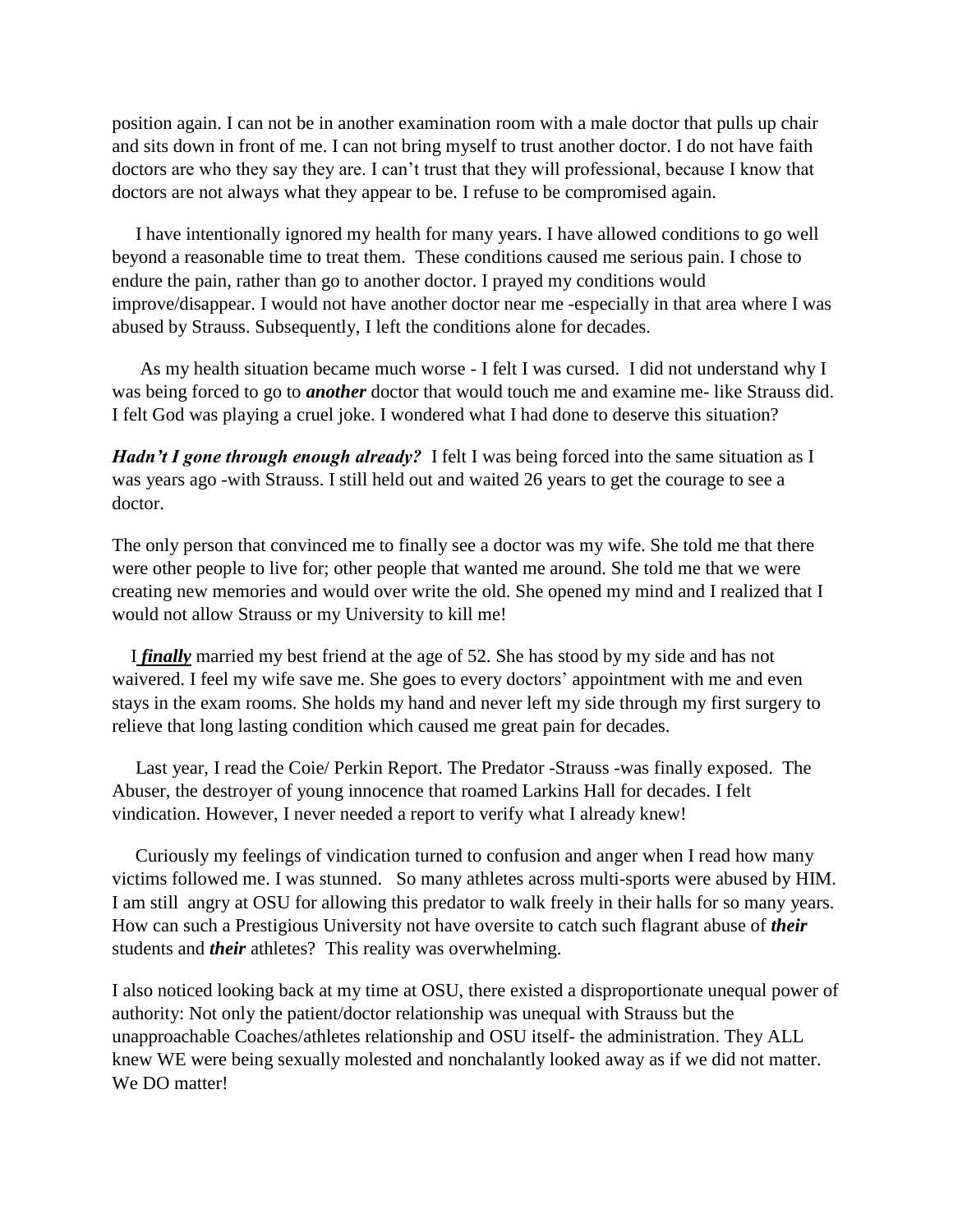I felt there would be consequences If I rocked the boat. As a freshman on the team I felt I had very little standing or position. My job was to follow along, keep my mouth shut, and learn the ropes. I felt after 3 previous conversations with Coach Sloan, who was curt and loud, that he was someone I could not approach.

I felt intimidated and if I made waves and be asked to leave the team. I felt as a freshmen swimmer, that if I created problems, I stood to lose my position on the team- my education -my pride and of course there was the embarrassment and stigma that goes along with being a sexual abuse victim- especially a male sexual abuse victim.

Remember I was raised to respect authority and I believed the OSU administration was there to watch and protect. I left OSU a much-changed person.

 Daily I regret my lack of action and try to cope with my lack of trust of authority. I offer my deepest apologizes to all the athletes that came after me.

 Each day I contemplate: "What if?" "What if I had just picked up that little man and smashed him into the wall. What if, I had thrown him out of the room and exposed him for what he was and what he did."

Then Strauss would have been exposed and the abuse might have ended with me.

 I did not fully gain an understanding of the extent of damage caused by my lack of action against Strauss and OSU until I read the total number of sexual abuse victims in the Coie/Perkin report. **If I had just done something, anything, Strauss's reign of terror would have been over and so many would not have suffered. I am sorry for letting all you down!** 

 **I would gladly take all your pain. I live with the stress created by my "lack of action." My grief and anxiety for not acting is the cross I will bare for the rest of my life**.

 **I do not want anyone else to suffer the guilt I endure due to my lack of action! OSU clearly knew they had a sexual predator on campus, and they failed to protect the innocent. OSU knows now (they always knew) many have suffered as a result of their lack of action. We need people to act- get involved- do something.**

 **Please do not make my mistake and sit idle and wait. Please do not make the same mistake as OSU and ignore the facts.** 

**Please support Bill 249 and message that sexual abuse will no longer be tolerated or condoned.** 

 **Take action, do something, do anything, because your action will cause others to act.** 

**Thank You;**

**Kent Kilgore**